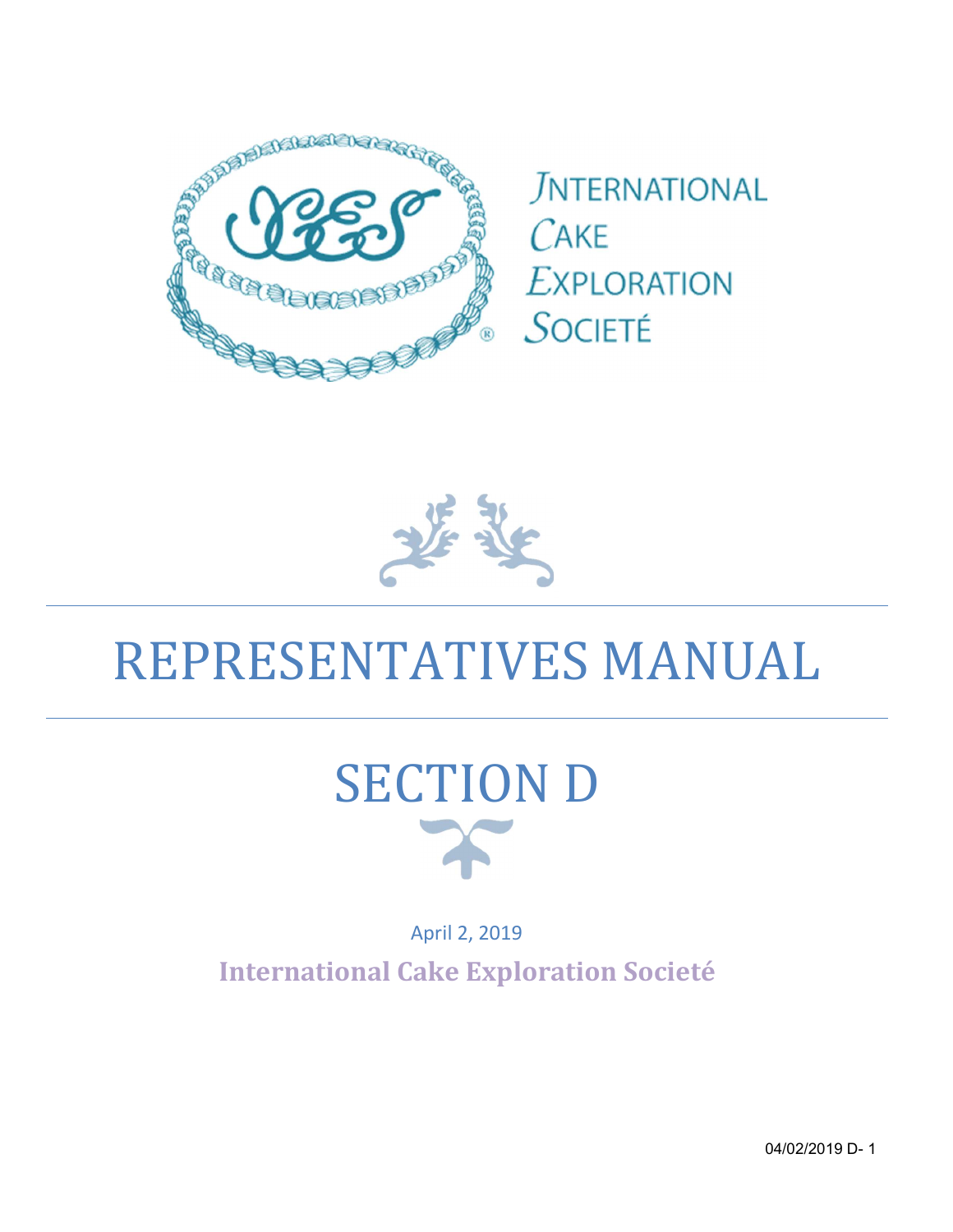#### Contents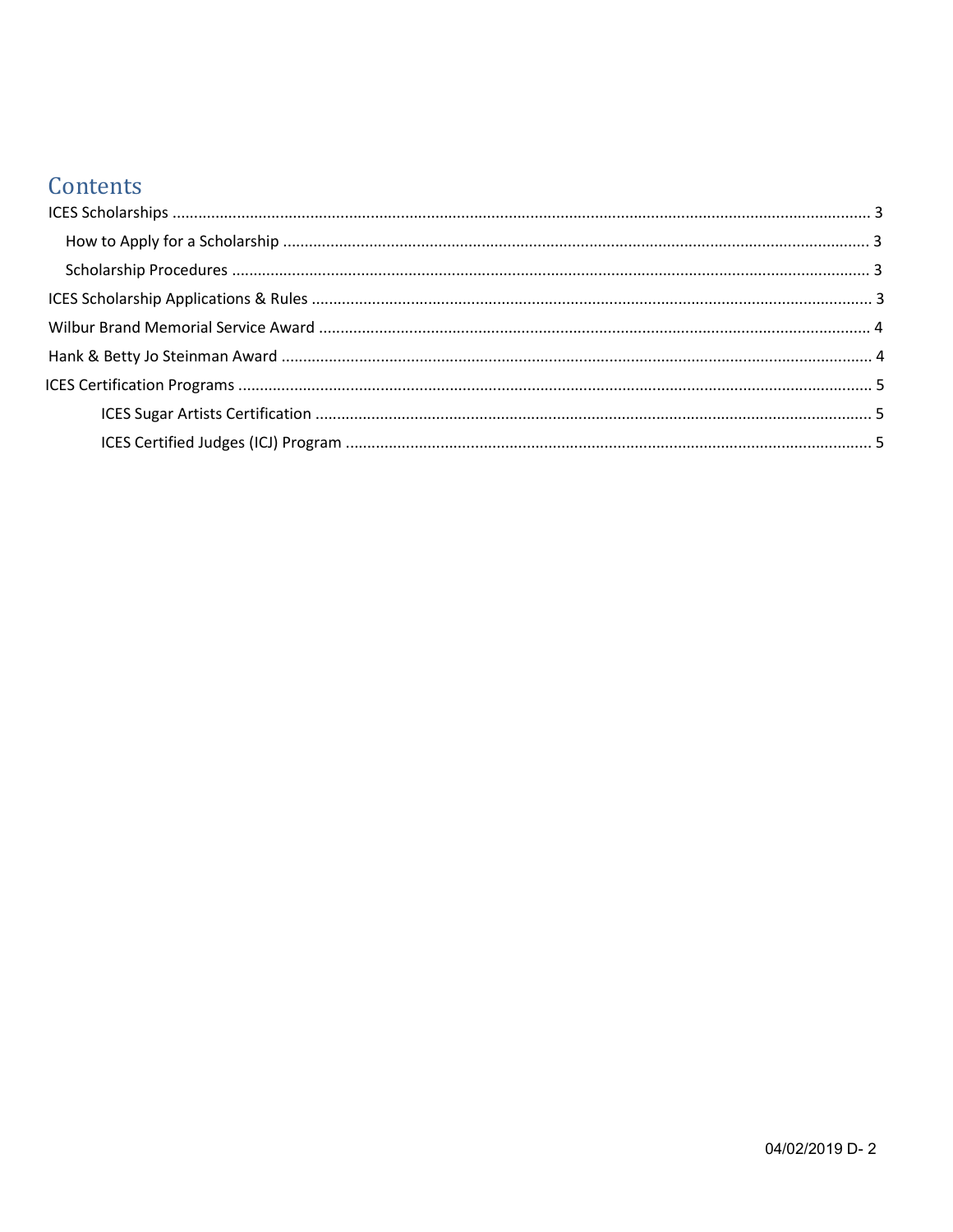### ICES Scholarships

#### How to Apply for a Scholarship

Scholarship applications and rules are available online. https://ices.org/awards-scholarship-application/. The applicant should fill out the application complete with required references and submit online. The deadline is January 15th. See ICES.org website or ICES newsletter for current Awards Chairman contact information.

If the applicant does not receive a scholarship for the current year, encourage them to apply again. Each year ICES awards up to ten scholarships in the amount of \$500 each including memorial scholarships. The recipients are notified by email and scholarships are presented at the annual ICES Convention and Show. Applicants need not be present to win.

#### Scholarship Procedures

- 1. Anyone may apply for a Scholarship. You do not have to be an ICES Member.
- 2. Applicant must complete the current Scholarship Application Form and submit it with three letters of recommendations by January 15th. Applications must be submitted online.
- 3. Awards Chairman reviews all applications and letters with the Awards Committee members prior to the ICES Board of Directors March Board Meeting.
- 4. The Awards Committee works together to select the names of the proposed scholarship recipients to be presented to the Board of Directors for approval.
- 5. The Board votes on the recommendations.
- 6. Shortly after the Board of Directors March Board Meeting the Awards Chairman notifies all applicants of the status of their application.
- 7. Awards Chairman asks the Scholarship recipients if they plan to attend the Convention to receive their award and informs then that they cannot divulge that they've been awarded a scholarship or the award will be rescinded.
- 8. The Scholarship recipients are announced during Convention at the Awards Banquet.
- 9. A Scholarship is good from the closing date of the convention at which it is announced until August  $31<sup>st</sup>$  of the following year.
- 10. A minimum of 60% of the scholarship award money must be used for class/teacher tuition. The remaining funds can be used for equipment and/or travel expenses.

### ICES Hall of Fame Award

The ICES Hall of Fame Award was introduced to honor those people who have made a significant and lasting contribution to the field of sugar arts. Nominations for this award are solicited from all ICES members in good standing. Nominees do NOT have to be ICES members. Nominees may be either living or deceased. Nominees may not be currently serving on the ICES Board of Directors. Nomination forms are due to the ICES Awards Chairman by January 15th of each year.

The Board of Directors votes at the Board of Directors March Board Meeting on the nominations put forth by the Awards Committee. The Board may select one to two recipients each year and the names will be announced at the ICES Awards Banquet during the Annual Convention and Show.

Nominees not selected for the year they are nominated will remain active for an additional two years. If not initially selected, the nominators may add additional support material to the original nomination packet for those additional two years.

When completing an application, please be as thorough as possible in making your case for the award. Often, it is preferable for multiple people to coordinate and send in additional applications for the same person stating their case. This helps the committee gather more information on each nominee. Support materials in the form of photos of their work, publications they have written, or products they have invented may be included with the nomination, if practical. These items may be used in producing a presentation for the Award ceremony if the nominee is selected. If a nominee is selected, ICES will try to ensure the person receiving the award will be attending the Annual Convention and Show that year. The most recent list of all past Hall of Fame inductees is located on the ICES.org website, under the Programs tab.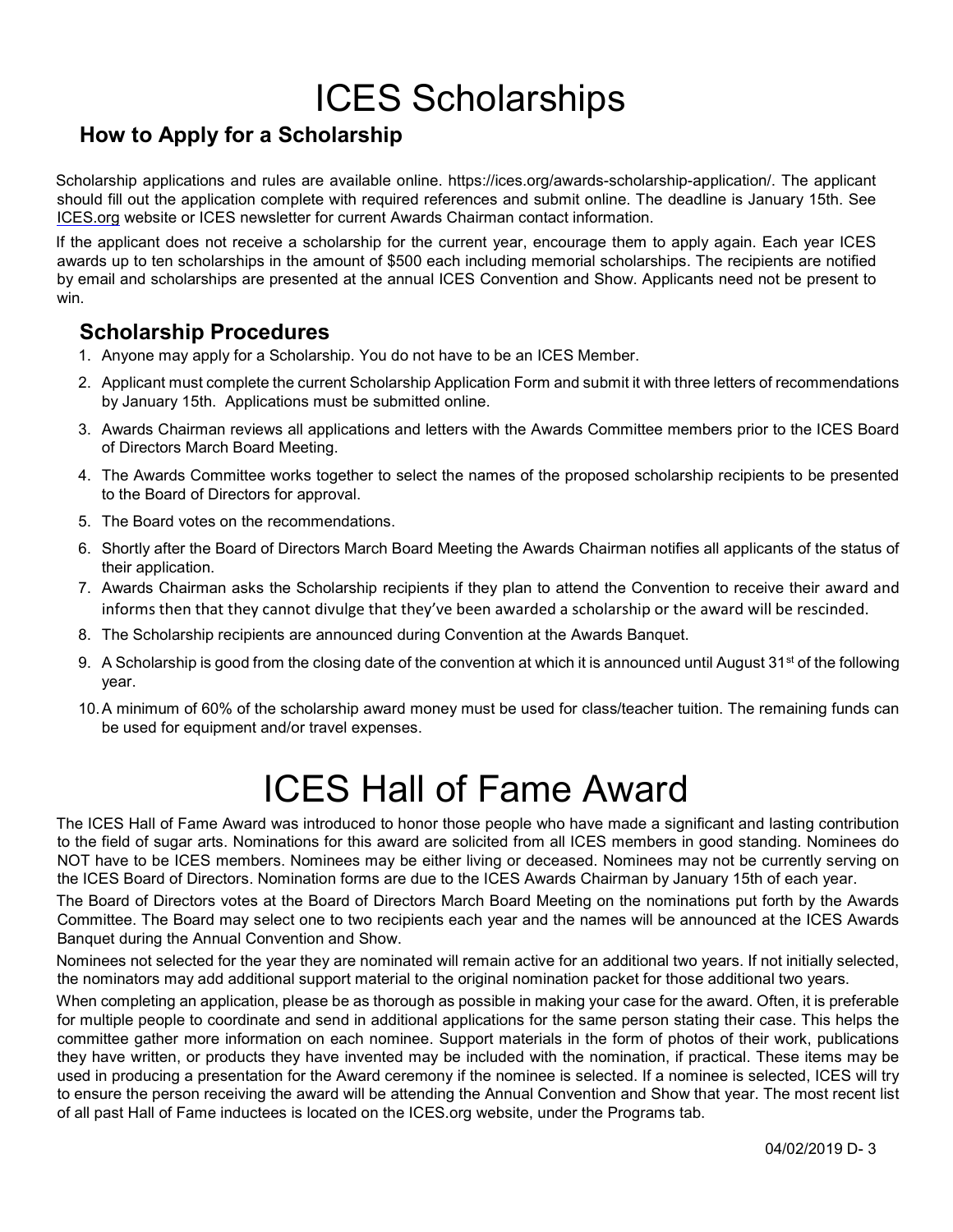### Wilbur Brand Memorial Service Award

In August 1988, the ICES Board of Directors established an award to recognize and honor people who have given exceptional service to ICES. Wilbur Brand served ICES in many capacities from its inception until the time of his death when he was serving as a member of the Board of Directors. The following list of requirements should be considered when deciding to honor someone with this award:

- The recipient must be living but does not have to be an ICES member.
- The recipient has contributed exceptional service to ICES for an extended period of time (3 years or more)
- The recipient cannot be a contract employee to ICES
- The ICES Board of Directors may select one or two recipients per year
- The recipient is nominated and chosen by the ICES Board of Directors.
- Persons currently serving on ICES the Board of Directors are not eligible to be nominated during their term.

Any ICES member may contact a Board member with a name of an outstanding person that would be a good candidate for this award. Nominations are due by January 15 each year and the recipient or recipients are chosen by the Board of Directors at the March Board of Directors Board Meeting. Award recipients are announced at the Awards Banquet during the Annual Convention and Show. ICES tries to ensure that the recipient attends the Convention and Show that year.

### Hank & Betty Jo Steinman Award

During the 2011 ICES Convention and Show, the ICES Board of Directors established a new benefit for our members in honor of our founder, Betty Jo Steinman, and her late husband, Hank Steinman. Each year, at the annual ICES Convention and Show, the ICES Board of Directors will randomly select member(s) to receive an award to be used to defray expenses for attending the next year's Convention. The number of awards is directly tied to the previous Convention's profits and are based on 10% of the proceeds of the previous Convention and Show, in the amount of \$1000 each.

The recipients are randomly selected from the list of active ICES members as of April 1st each year. This member benefit was established so that ICES could give back to the membership and help our members to attend our annual Convention and Show. The ICES Convention and Show is one of the best benefits of ICES, and only a fraction of our membership is able to regularly attend the event. The award can be used to pay for the Members Convention Registration, classes, demonstrations, meals, lodging and travel expenses. The award is non-transferrable, and it can only be used for the specified Convention. The recipients of this award are selected randomly. There is no application process. The only requirement for selection is that they must be an active member of ICES as of April 1st that year. If they are an active member of ICES on April 1st, they are eligible.

Representatives should remind their members prior to April 1st of the importance of keeping their memberships current, so they will remain eligible for this drawing.